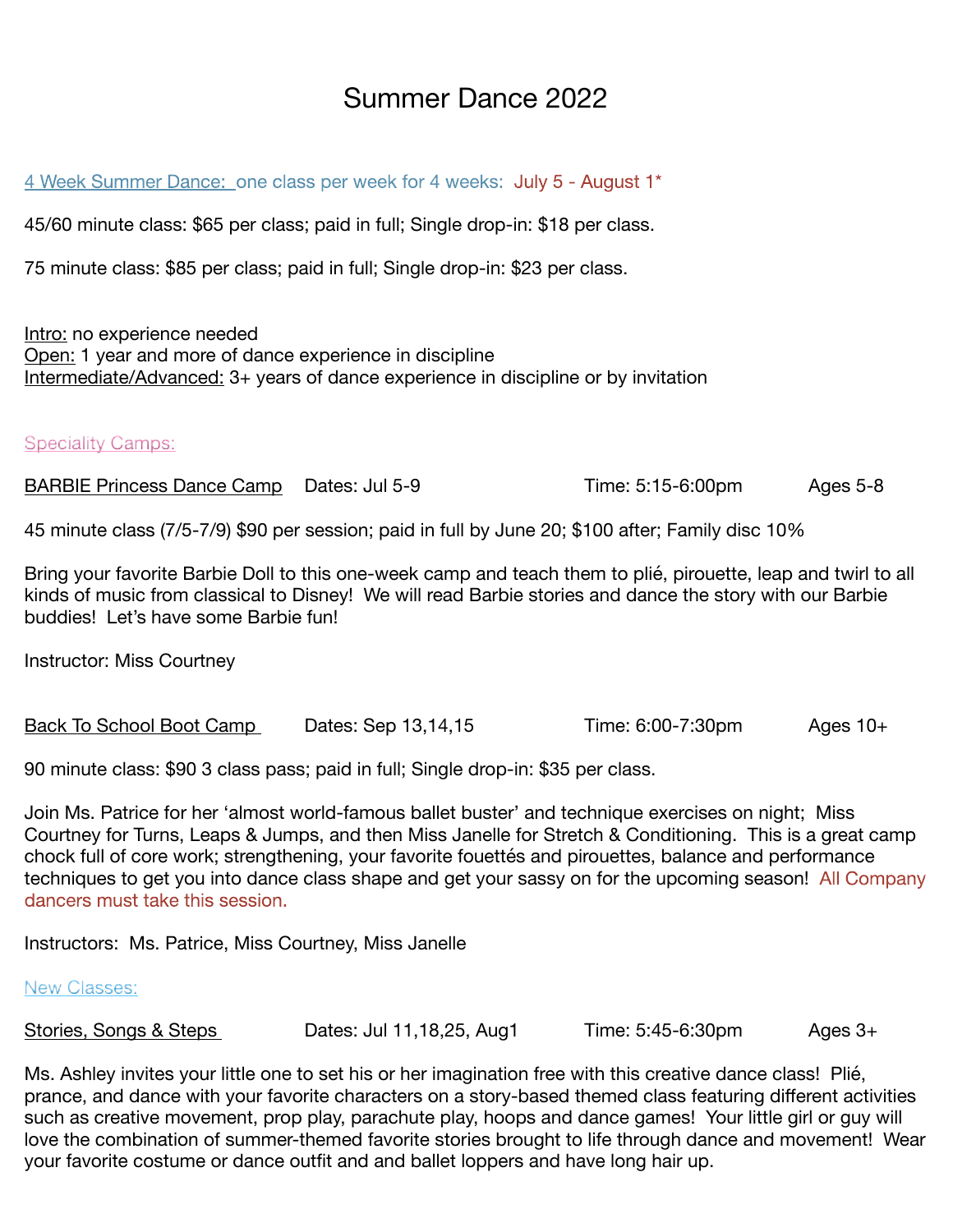New Classes:

Choreography Blast Classes Dates: Jul 7,14,21 Time: 7:15-8:30pm Ages 11+ Intro/Intermediate creative, edgy & artistic choreography and challenging technique classes will be taught by award-winning performers and Graduate students from GD&PAA. Varying styles and genres will be explored. If you love high energy dances to great music, these sessions are for you! Join us for 3 mini Choreo classes and work on a different technique each week; you will work hard and stretch your mind, body, performance level, and most of all have fun! 75 minute class; \$75 3 class pass; paid in full; Single drop-in; \$28 per class. Tumbling Tots Dates: Jul 5-Aug1 Time: 5:00-5:45pm Ages 2-4 on Tuesdays Intro to Tumbling Tots class will focus on beginning following directions through songs and dances. Children with the guidance of their parents can start working on beginning tumbling, balancing and agility. This class also focuses on helping develop fine and gross motor skills, hand-eye coordination and imagination! Instructor: Ms. Aimee Tumble Time **Tumble Time Contains the Cates:** July 5-Aug 1 Time: 5:45-6:30pm Ages 4-7 on Tuesdays Intro/Open Tumble Beginners class will work on beginning tumbling skills from forward rolls to beginning handsprings. Students will also get to practice their balancing and agility as well as participate in fun relays and games! Instructor: Ms. Aimee Beginner Hip Hop **Dates July 5-Aug 1** Time 6:30-7:15pm Ages 5-8 on Thursdays

Intro/Open Beginning Hip Hop class will work on learning the basics of Hip Hop with high energy and age appropriate popular music. Learn the basics of a baby freeze, glide, pops, and six step.

Instructor: Mr. Jacob